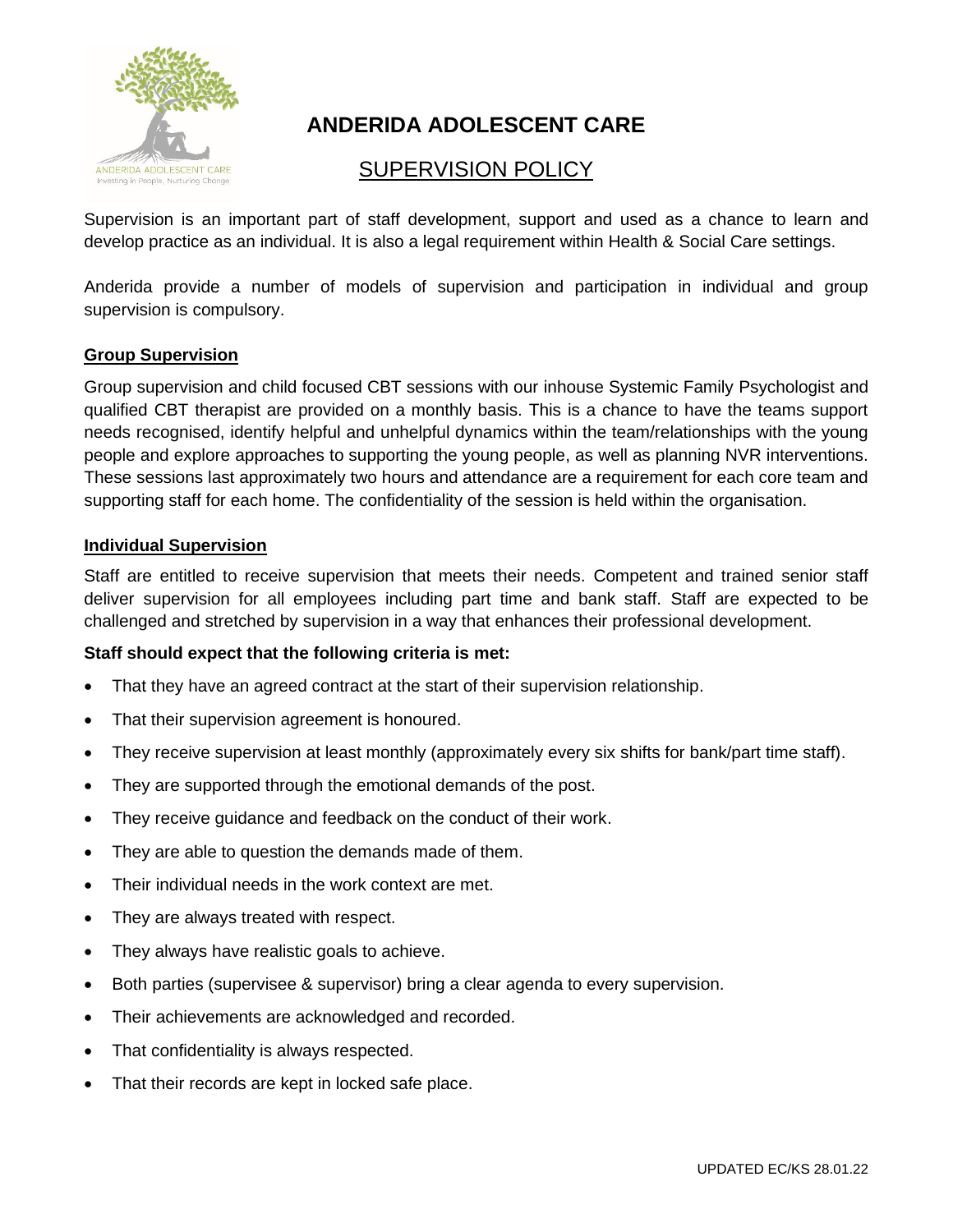- That they are given the option of having a copy of their records.
- That all instances of whistleblowing or work-related disclosure are passed on to the correct authority, within or external to the organisation and are also recorded properly within their supervision notes.

If at any time staff feel that their needs are not being met, they need to ensure that concerns and expectations are communicated to their supervisor immediately.

The directors will always take time to discuss the staff supervision (and any other aspects of their employment) if an appointment is requested.

Supervision is a two-way process which means that for staff to obtain maximum benefit, they must always be prepared to contribute fully and in all respects. It is a means of sharing objectives and enables the supervisee to align their expectations with those of the organisation. It allows a continuous regular adjustment of goals and plans to take place within an agreed format.

During each session the supervisor and supervisee will go through the PJ (Practice Journal), the supervisee will evidence their achievements and areas for development in each area, this is then overseen and becomes the appraisal document (see PJ guidance).

# **The supervisory process is characterised by the following:**

- An agreed format which is regularly evaluated.
- Agreed goals.
- Guaranteed time set aside for supervision sessions.
- Safety.
- A clear understanding of the role of both supervisor and supervisee.
- A system of recording that covers the main issues and prevents repetition.
- Clearly understood developmental goals and themes.
- Induction course, probationary assessment, staff appraisal, PJ reviews, training and professional development.
- Confidentiality.
- An acknowledgment that consistently ignored action points may lead to disciplinary issues.
- A forum to pass on any work-related concerns and have these dealt with in a professional manner, to include issues around whistleblowing a malpractice.

Together supervisors and supervisees will establish, at point of contract, when a three-way supervision may be required, and who may call this. Where issues of poor practice are identified, and concerns